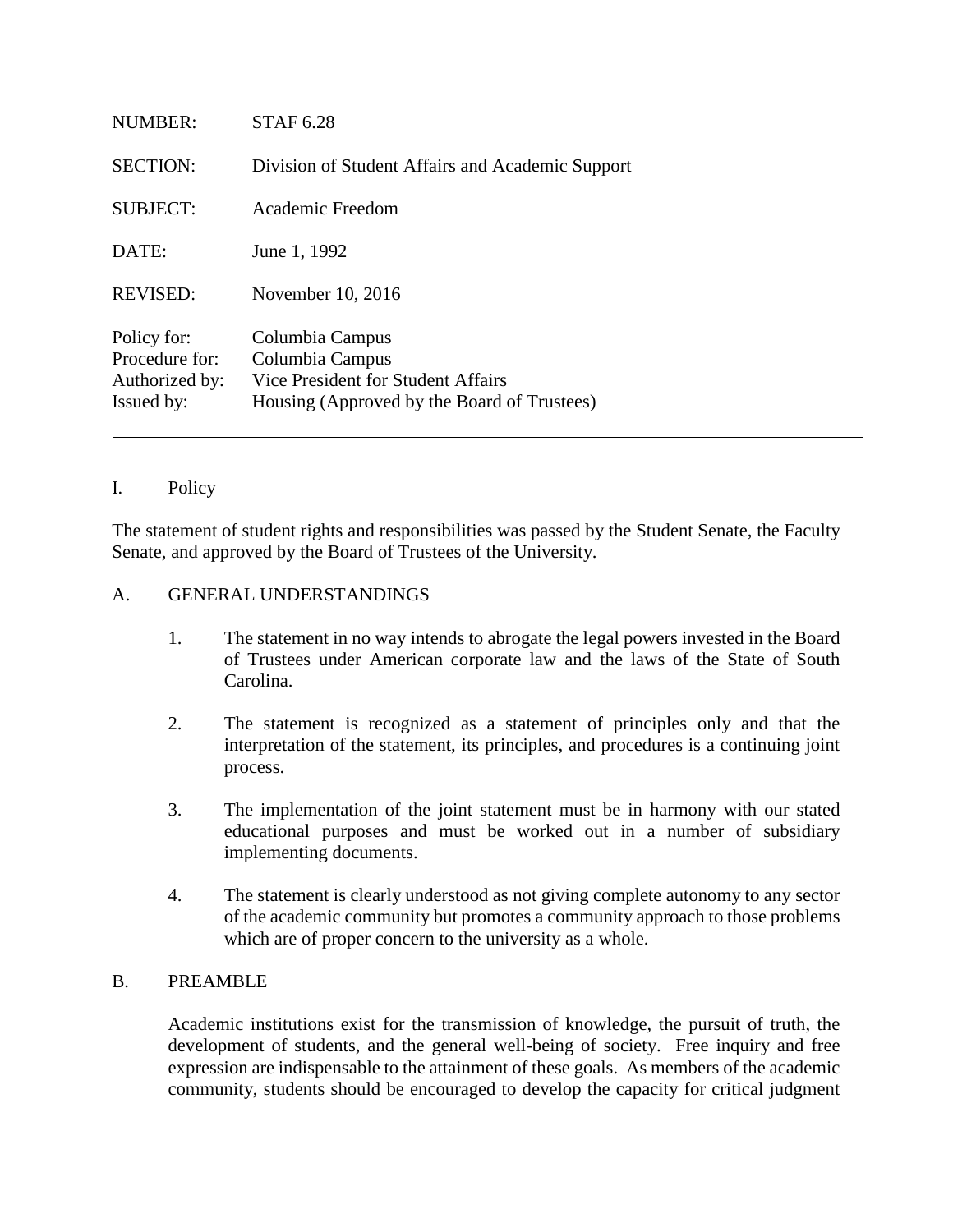and to engage in a sustained and independent search for truth. Institutional procedures for achieving these purposes may vary from campus to campus, but the minimal standards of academic freedom of students outlined below are essential to any community of scholars.

Freedom to teach and freedom to learn are inseparable facts of academic freedom. The freedom to learn depends upon appropriate opportunities and conditions in the classroom, on the campus, and in the larger community. Students should exercise their freedom with responsibility.

The responsibility to secure and to respect general conditions conducive to the freedom to learn is shared by all members of the academic community.

The university has a duty to develop policies and procedures that provide and safeguard this freedom. Such policies and procedures should be developed within the framework of general standards with the broadest possible participation of the members of the academic community. The purpose of this statement is to enumerate the essential provisions for student freedom to learn.

# C. FREEDOM OF ACCESS TO HIGHER EDUCATION

The admissions policies of the university are a matter of institutional choice provided that the university makes clear the characteristics and expectations of the students that it considers relevant to success in the institutional program. Under no circumstances should a student be barred from admission on the basis of race, creed, sex, handicap, religion, ancestry, national origin, genetics, sexual orientation or veteran status. Thus, within the limits of its facilities, the university should be open to all students who are qualified according to its admission standards.

## D. IN THE CLASSROOM

The professor in the classroom and in conference should encourage free discussion, inquiry, and expression. Student performance should be evaluated solely on an academic basis, not opinions or conduct in matters unrelated to academic standards.

## E. PROTECTION OF FREEDOM OF EXPRESSION

Students should be free to take reasoned exceptions to the data or views offered in any course of study and to reserve judgment about matters of opinion, but they are responsible for learning the content of any course of study for which they are enrolled.

## F. PROTECTION AGAINST IMPROPER ACADEMIC EVALUATION

Students should have protection through orderly procedures against prejudiced or capricious academic evaluation. At the same time, they are responsible for maintaining standards of academic performance established for each course in which they are enrolled.